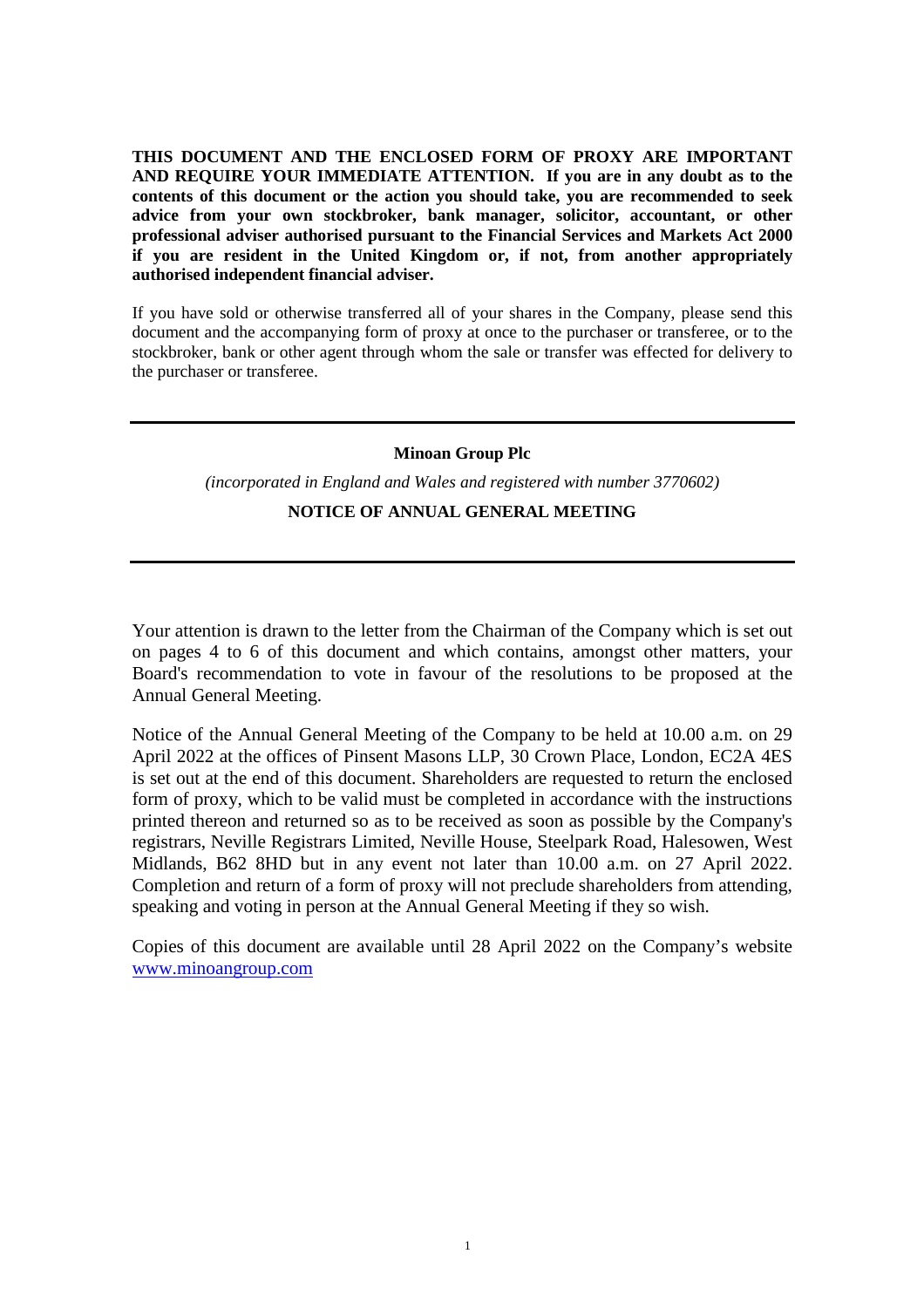# **EXPECTED TIMETABLE OF PRINCIPAL EVENTS**

| Publication of this document and posting to Shareholders | 7 April 2022                |
|----------------------------------------------------------|-----------------------------|
| Latest time and date for receipt of forms of proxy       | 10.00 a.m. on 27 April 2022 |
| Time and date of Annual General Meeting                  | 10.00 a.m. on 29 April 2022 |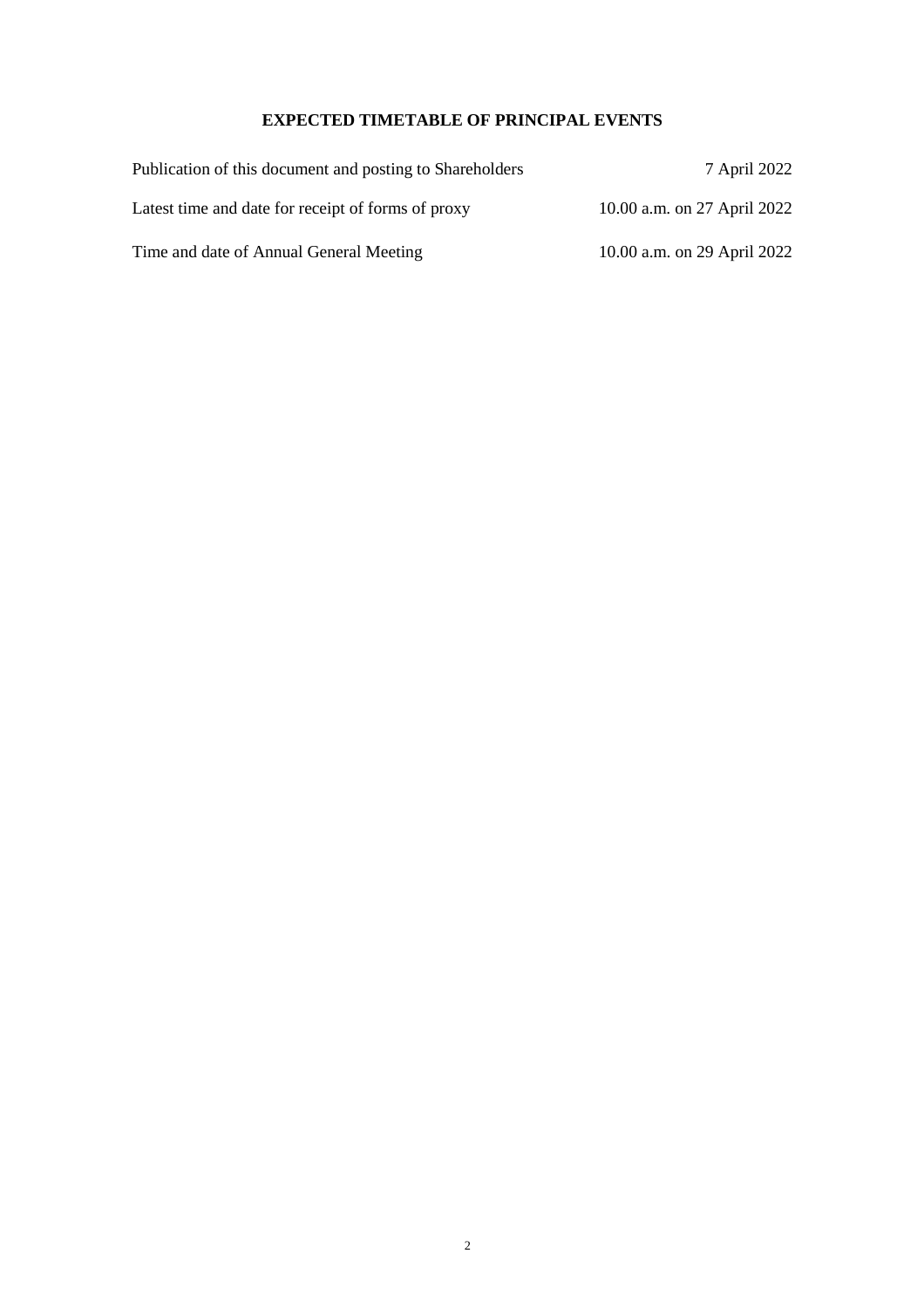# **DEFINITIONS**

| Act                          | means the Companies Act 2006                                                                                                                                                                                        |
|------------------------------|---------------------------------------------------------------------------------------------------------------------------------------------------------------------------------------------------------------------|
| <b>AGM</b>                   | <b>Annual General Meeting or</b> means the annual general meeting of the Company convened<br>for 10.00 a.m. on 29 April 2022 and any adjournment thereof,<br>notice of which is set out at the end of this document |
| <b>Board or Directors</b>    | means the directors of the Company at the date of this<br>document whose names are set out on page 4 of this document                                                                                               |
| Group                        | means the Company and each subsidiary of the Company                                                                                                                                                                |
| <b>Minoan or the Company</b> | means Minoan Group Plc                                                                                                                                                                                              |
| <b>Notice</b>                | means the notice convening the Annual General Meeting which<br>is set out on pages 7 to 9 of this document                                                                                                          |
| <b>Ordinary Shares</b>       | means the ordinary shares of 1p each in nominal value in the<br>capital of the Company                                                                                                                              |
| <b>Resolution</b>            | means a resolution set out in the Notice                                                                                                                                                                            |
| <b>Shareholders</b>          | means the holders of Ordinary Shares                                                                                                                                                                                |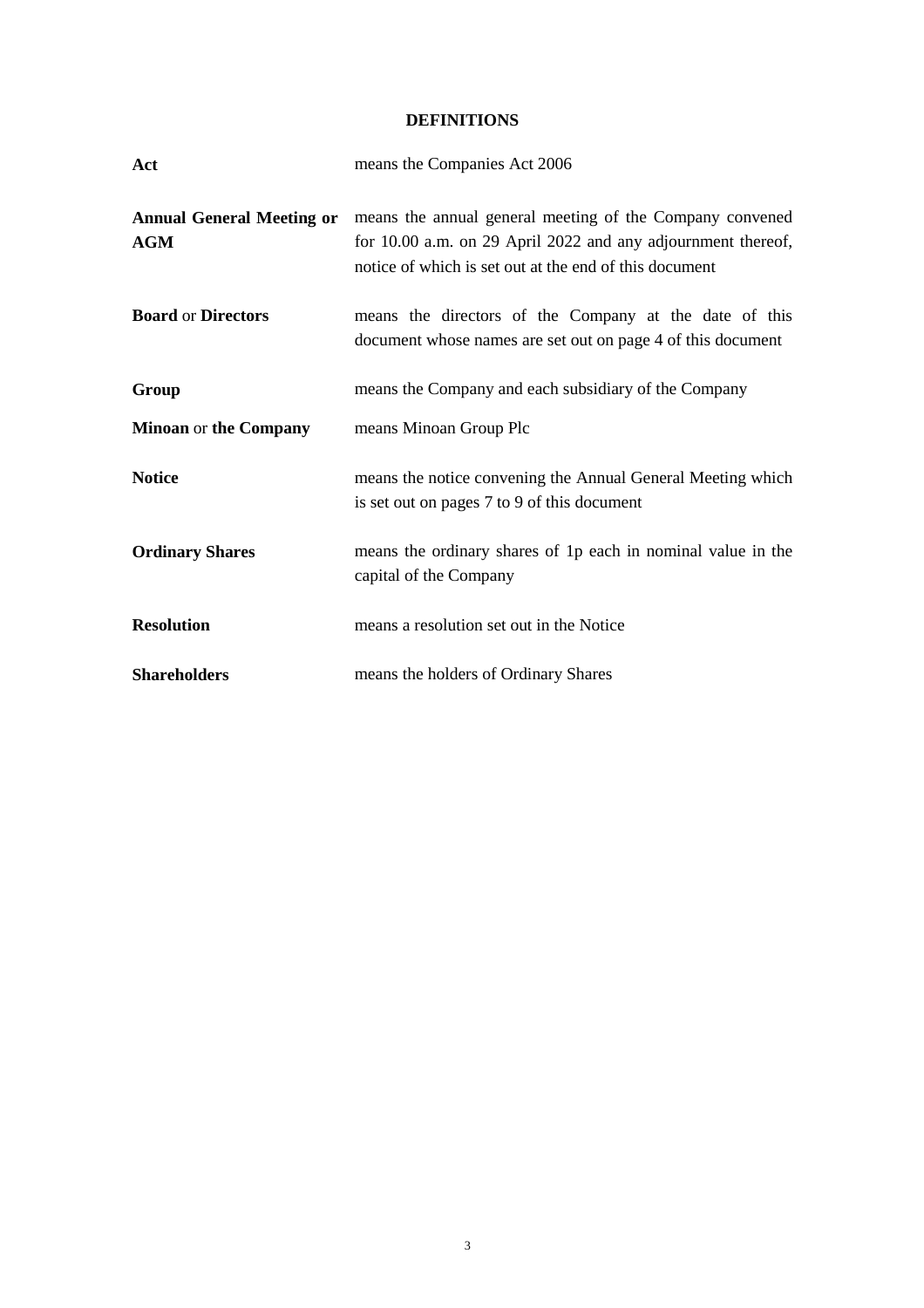## **Minoan Group Plc**

*(a company incorporated in England and Wales and registered with number 3770602)* 

*Directors*  C W Egleton *(Chairman)* 3 G D Cook Dingwall Road Cook Dingwall Road Cook Dingwall Road Cook Dingwall Road Cook Dingwall Road Cook Dingwall Road Cook Dingwall Road Cook Dingwall Road Cook Dingwall Road Cook Dingwall Road Cook Dingwall Road Cook Ding T R C Hill Croydon

3<sup>rd</sup> Floor, AMP House G Mergos Surrey Surrey Surrey Surrey Surrey Surrey Surrey Surrey Surrey Surrey Surrey Surrey Surrey Surrey Surrey Surrey Surrey Surrey Surrey Surrey Surrey Surrey Surrey Surrey Surrey Surrey Surrey Surrey Surrey Surrey Sur CR0 2LX

> Registered Office: 30 Crown Place London EC2A 4ES

7 April 2022

*To all Shareholders and, for information purposes only, to holders of options and warrants to subscribe for Ordinary Shares* 

#### Dear Shareholder,

I am pleased to be writing to you with details of Minoan's AGM, which will be held at 10.00 a.m. on 29 April 2022 at the offices of Pinsent Masons LLP, 30 Crown Place, London, EC2A 4ES. The formal Notice of the AGM is set out on pages 7 to 9 of this document.

The Company has commissioned a range of reports including Deloitte Business Solutions SA's engagement to advise on and update the Project Business Plan and prepare a presentation of the Plan to assist both parties in the discussions with the Foundation. The Company's audited Report and Financial Statements for the year ended 31 October 2021 ("the financial statements") will therefore not be published until later in April in order to ensure that we are able to include as much of the key information as possible from the reports when they are complete to in order to keep shareholders are fully informed.

As a result, Resolution 1 - Receiving the Accounts will be adjourned and in order to give Shareholders time to review the financial statements it is intended to reconvene this element of the AGM not less than 21 clear days after the financial statements are available to Shareholders.

If you would like to vote on the Resolutions but cannot come to the AGM, please complete the form of proxy sent to you with this document and return it to Neville Registrars Limited, Neville House, Steelpark Road, Halesowen, West Midlands, B62 8HD as soon as possible. To be valid the registrars must receive your duly completed form of proxy by no later than 10.00 a.m. on 27 April 2022.

## **AGM**

At the AGM, resolutions will be proposed as explained below.

#### *Resolution 1 – Receiving the Accounts*

An ordinary resolution will be proposed that the report of the directors and the Report and Financial Statements for the year ended 31 October 2021 together with the report of the auditors be received and considered.

#### *Resolution 2 – Re-appointment of Auditors*

An ordinary resolution will be proposed that Anstey Bond LLP be re-appointed as auditors of the Company to hold office until the conclusion of the next general meeting at which statutory accounts are laid before the Company and that their remuneration be fixed by the directors of the Company.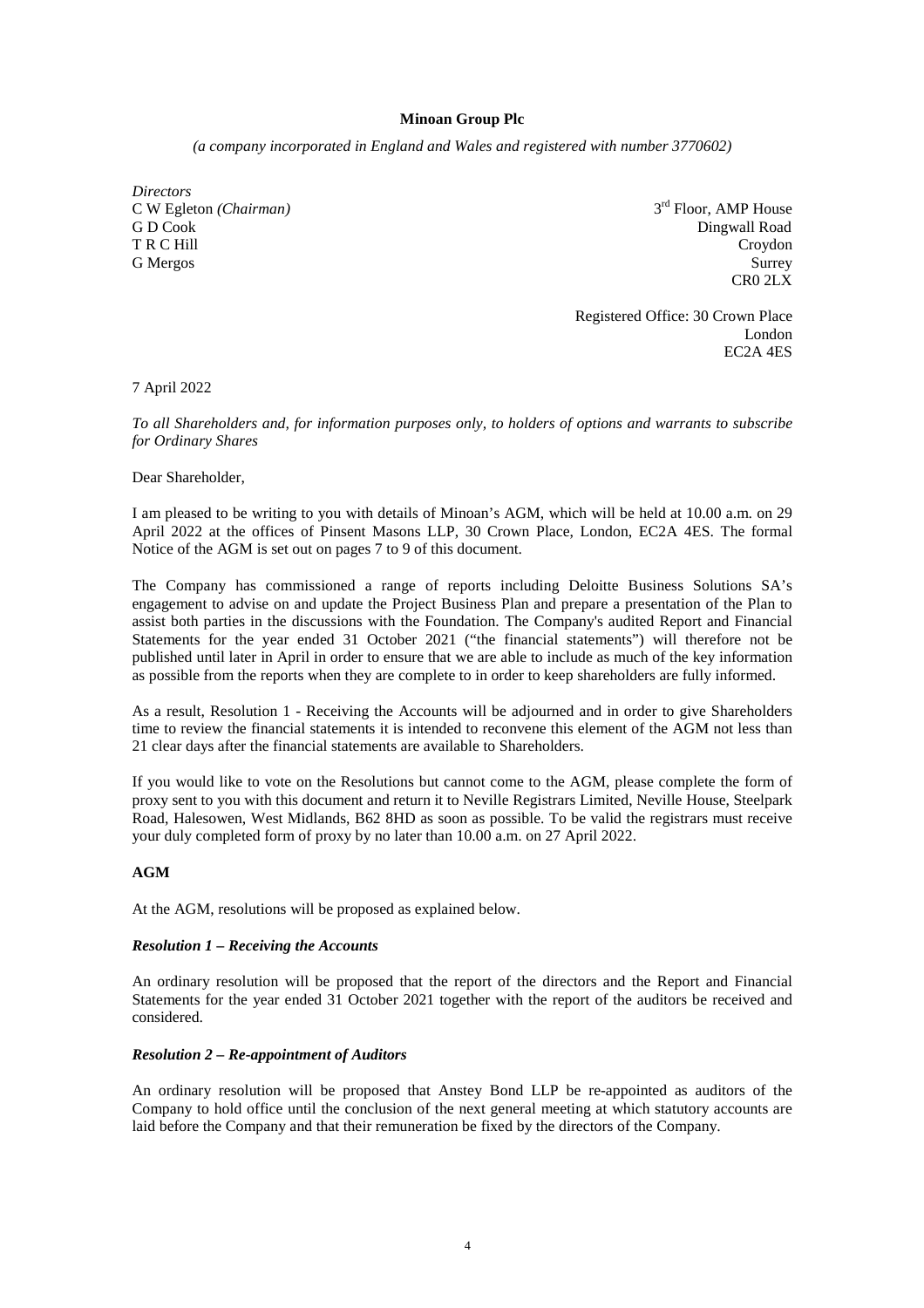## *Resolution 3 – Re-election of Director Retiring by Rotation*

This ordinary resolution relates to the re-election of Mr Grahame Cook**,** who is retiring by rotation and offers himself for re-election as a director of the Company.

## *Resolution 4 – Re-election of Director Appointed during the year*

This ordinary resolution relates to the re-election of Mr Georgios Merkos, who was appointed in the period since the last annual general meeting and who retires as a Director in accordance with the Articles of Associations and, being eligible offers himself for re-election as a Director of the Company.

#### *Resolution 5 – Authority to make donations to political organisations and to incur expenditure*

Part 14 of the Act, among other things, prohibits the Company and its subsidiaries from making donations to an EU political party or other EU political organisation or to an independent election candidate in the EU of more than £5,000 in any 12 month period unless they have been authorised to make donations by the Company's shareholders.

The Act defines "political organisations", "political donations" and "political expenditure" widely. It includes organisations which carry on activities which are capable of being reasonably regarded as intended to affect public support for a political party or an independent election candidate in any EU Member State or to influence voters in relation to any referendum in any EU Member State. As a result, it is possible that the definition may include bodies, such as those concerned with policy review and law reform, which the Company and/or its subsidiaries may see benefit in supporting.

Accordingly, the Company wishes to ensure that neither it nor its subsidiaries inadvertently commits any breach of the Act through the undertaking of routine activities, which would not normally be considered to result in the making of political donations or political expenditure being incurred. Neither the Company nor any of its subsidiaries has any intention of making any particular political donations or incurring any political expenditure under the terms of this resolution. The authority conferred under this ordinary resolution is limited to a maximum of £10,000 each in respect of political expenditure and political donations and will expire at the earlier of the conclusion of the next annual general meeting of the Company and 30 April 2023.

## *Resolution 6 – Authority to allot*

Resolution 6 will give the directors authority to exercise all powers of the Company to allot shares in the Company and to grant rights to subscribe for, or to convert any security into shares in the Company provided that the authority is limited to an aggregate nominal value of £2,000,000 being approximately one third in nominal value of the Company's current issued ordinary share capital in accordance with institutional investor guidelines. Such authority shall expire (unless previously renewed, varied or revoked by the Company in general meeting) on the earlier of 15 months from the date of the passing of this Resolution and the date of the Company's annual general meeting held in 2023. This authority is in substitution for any existing such authority. While this Resolution empowers the directors to allot shares and grant rights, they are required by the Act to effect any such allotment for cash on a pre-emptive basis save to the extent that they are otherwise authorised. Resolution 8 contains a limited power to allot on a non pre-emptive basis. Allotments for a non-cash consideration do not need to be made on a pre-emptive basis under the Act.

#### *Resolution 7 – Authority to make market purchases*

Resolution 7 authorising the Company to make market purchases of Ordinary Shares is proposed as a special resolution in accordance with the Investment Association's guidance on own share purchases.

The Board regards the ability to repurchase Ordinary Shares in suitable circumstances as an important part of the financial management of the Company. The authority conferred pursuant to this Resolution is limited to 60,000,000 Ordinary Shares (being approximately 10 per cent of the Company's current issued Ordinary Shares).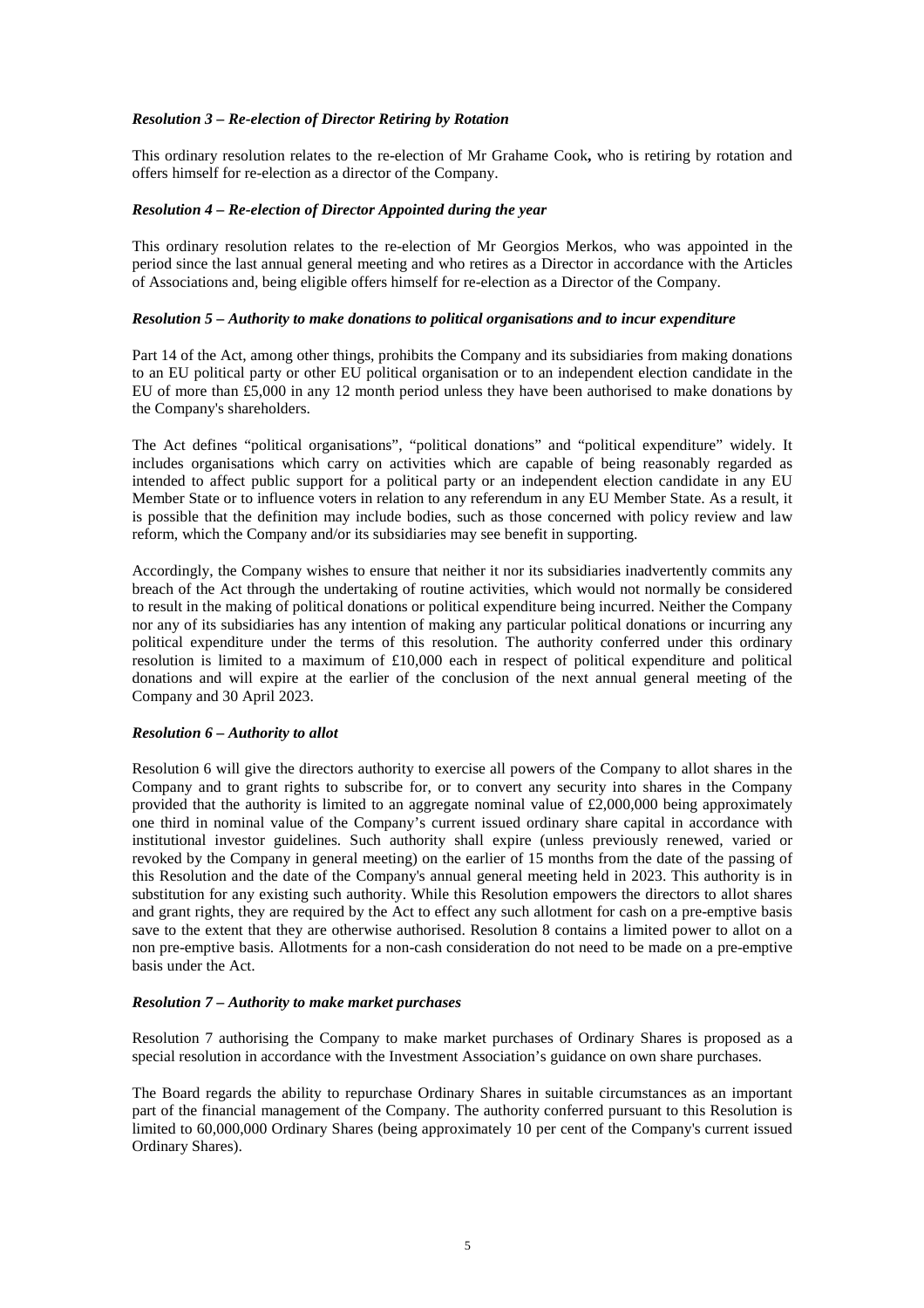The maximum price (exclusive of expenses) which may be paid for each Ordinary Share is an amount equal to 5 per cent above the average of the middle-market quotations of an Ordinary Share for the five business days immediately preceding the day on which the share is contracted to be purchased. The authority granted to the Company under this Resolution shall expire on the earlier of the conclusion of the next annual general meeting of the Company and 30 April 2023.

## *Resolution 8 – Disapplication of Pre-Emption Rights*

Resolution 8 is proposed as a special resolution and will empower the directors of the Company pursuant to section 570 of the Act to allot equity securities for cash pursuant to the authority conferred by Resolution 6 as if section 561 of the Act did not apply to the allotment provided that this power is limited to:-

- (a) the allotment of equity securities up to a maximum aggregate nominal amount of £1,055,000 (which is equal to approximately 17.5 per cent in nominal value of the Company's current issued ordinary share capital); and
- (b) otherwise than pursuant to paragraph (a) above, the allotment of equity securities in connection with any offer by way of rights or open offer of relevant equity securities where the equity securities respectively attributed to the interests of all holders of relevant equity securities are proportionate (as nearly as may be) to the respective numbers of relevant equity securities held by them but subject to such exclusions or other arrangements as the directors may deem necessary or expedient to deal with equity securities which represent fractional entitlements or on account of either legal or practical problems arising in connection with the laws or requirements of any regulatory or other authority in any jurisdiction.

Such authority will expire on the earlier of the date 15 months from the date of the passing of this Resolution and the Company's annual general meeting held in 2023, save that the Company may, before such expiry, make an offer or agreement which would or might require equity securities to be allotted after such expiry and the directors may allot equity securities in pursuance of that offer or agreement as if the power conferred by this Resolution had not expired. This authority is in substitution for any existing such authority.

This authority will enable the Company to raise capital should the directors feel it is necessary or advantageous for the Company.

#### **Action to be taken**

A form of proxy for use by Shareholders at the AGM is enclosed. You are requested to complete and sign the form of proxy in accordance with the instructions printed thereon and return it to the Company's registrars, Neville Registrars Limited, Neville House, Steelpark Road, Halesowen, West Midlands, B62 8HD as soon as possible and in any event so as to be received by the registrars not later than 10.00 a.m. on 27 April 2022.

#### **Recommendation**

The directors consider that all the Resolutions in this Notice are in the best interests of the Company and its Shareholders as a whole and they recommend that you vote in favour of them as the directors intend to do in respect of their own beneficial holdings of 22,387,172 Ordinary Shares representing 3.63 per cent of the current issued ordinary share capital of the Company.

Yours sincerely

## **Christopher W Egleton**

Chairman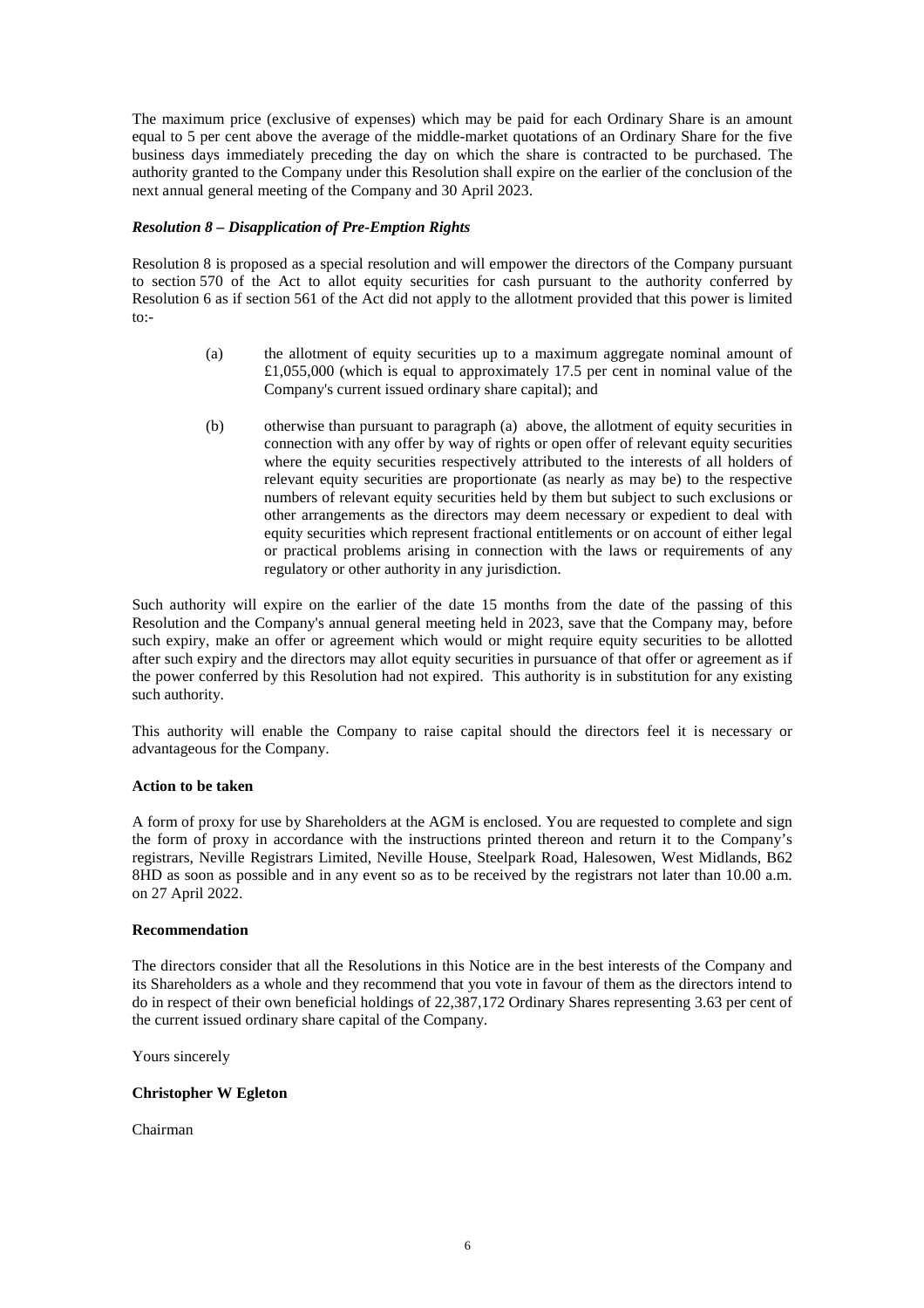## **Minoan Group Plc**

*(a company incorporated in England and Wales and registered with number 3770602)* 

## **NOTICE OF ANNUAL GENERAL MEETING**

Notice is hereby given that the Annual General Meeting of Minoan Group Plc (the "**Company**") will be held at 10.00 a.m. on 29 April 2022 at the offices of Pinsent Masons LLP, 30 Crown Place, London, EC2A 4ES for the purpose of considering, and if thought fit, passing the following resolutions of which resolutions 1 to 6 (inclusive) will be proposed as ordinary resolutions and resolutions 7 and 8 will be proposed as special resolutions:

## **Ordinary Resolutions**

| Resolution 1        | That the accounts for the year ended 31 October 2021 together with the reports of<br>the directors and auditors thereon be received and considered.                                                                                                                                                                                                                                                                                                                                                                                                                                                                                                                                                                                                                                                                                                                                                                                                                                                                                                                                        |  |
|---------------------|--------------------------------------------------------------------------------------------------------------------------------------------------------------------------------------------------------------------------------------------------------------------------------------------------------------------------------------------------------------------------------------------------------------------------------------------------------------------------------------------------------------------------------------------------------------------------------------------------------------------------------------------------------------------------------------------------------------------------------------------------------------------------------------------------------------------------------------------------------------------------------------------------------------------------------------------------------------------------------------------------------------------------------------------------------------------------------------------|--|
| Resolution 2        | That Anstey Bond LLP be re-appointed as auditors of the Company to hold office<br>until the conclusion of the next general meeting of the Company before which<br>statutory accounts are laid and that their remuneration be fixed by the directors of<br>the Company from time to time.                                                                                                                                                                                                                                                                                                                                                                                                                                                                                                                                                                                                                                                                                                                                                                                                   |  |
| Resolution 3        | That G D Cook, who is retiring by rotation and offers himself for re-election, be<br>re-elected as a director of the Company.                                                                                                                                                                                                                                                                                                                                                                                                                                                                                                                                                                                                                                                                                                                                                                                                                                                                                                                                                              |  |
| Resolution 4        | That G Mergos, who was appointed in the period since the last annual general<br>meeting, is retiring as a director of the Company in accordance with the Articles of<br>Association and being eligible offers himself for re-election as a director of the<br>Company.                                                                                                                                                                                                                                                                                                                                                                                                                                                                                                                                                                                                                                                                                                                                                                                                                     |  |
| <b>Resolution 5</b> | That, in accordance with section 366 of the Companies Act 2006 ("the Act"), the<br>Company and its subsidiaries are hereby authorised to:                                                                                                                                                                                                                                                                                                                                                                                                                                                                                                                                                                                                                                                                                                                                                                                                                                                                                                                                                  |  |
|                     | make political donations to political organisations or independent<br>(a)<br>election candidates, as defined in sections 363 and 364 of the Act, not<br>exceeding £10,000 in total; and                                                                                                                                                                                                                                                                                                                                                                                                                                                                                                                                                                                                                                                                                                                                                                                                                                                                                                    |  |
|                     | (b)<br>incur political expenditure, as defined in section 365 of the Act, not<br>exceeding £10,000 in total,                                                                                                                                                                                                                                                                                                                                                                                                                                                                                                                                                                                                                                                                                                                                                                                                                                                                                                                                                                               |  |
|                     | during the period commencing on the date of the passing of this resolution and<br>ending on the conclusion of the next annual general meeting of the Company or 30<br>April 2023, whichever is the earlier.                                                                                                                                                                                                                                                                                                                                                                                                                                                                                                                                                                                                                                                                                                                                                                                                                                                                                |  |
| Resolution 6        | That, in substitution for any existing such authority, the directors of the Company<br>from time to time be generally and unconditionally authorised pursuant to section<br>551 of the Act to exercise all powers of the Company to allot shares in the<br>Company and to grant rights to subscribe for, or to convert any security into shares<br>in the Company ("Rights"), provided that this authority be limited to an aggregate<br>nominal value of £2,000,000 and such authority shall expire (unless previously<br>renewed, varied or revoked by the Company in general meeting) on the earlier of<br>15 months from the date of the passing of this Resolution and the date of the<br>Company's annual general meeting held in 2023 but the Company may, before<br>such expiry, make an offer or agreement which would or might require shares to be<br>allotted or Rights to be granted after such expiry and the directors may allot shares<br>and/or grant Rights in pursuance of that offer or agreement as if the authority<br>conferred by this Resolution had not expired. |  |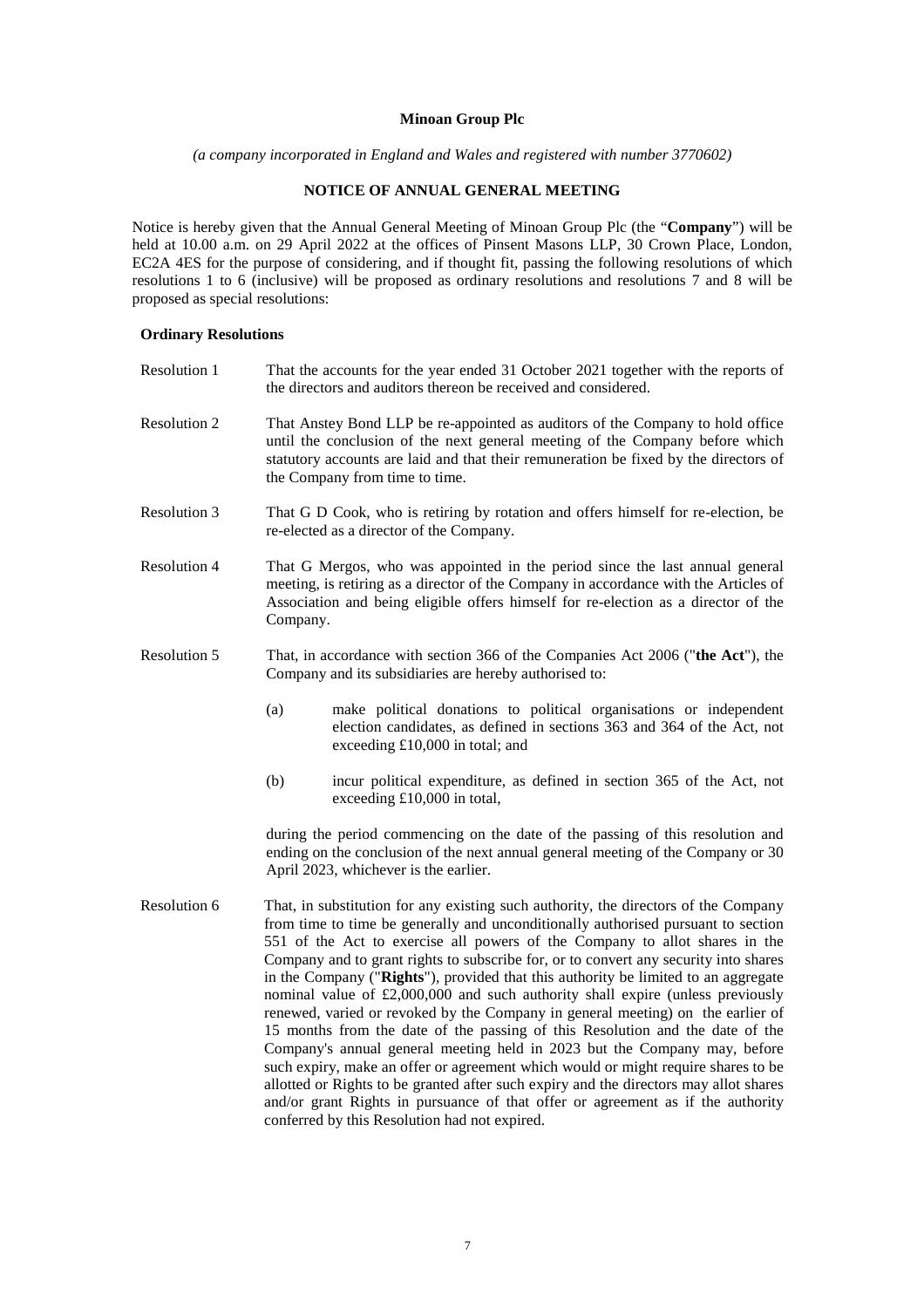#### **Special Resolutions**

- Resolution 7 That the Company be and is hereby generally and unconditionally authorised in accordance with section 701 of the Act to make market purchases (within the meaning of section 693 of the Act) of ordinary shares of 1 pence each ("**Ordinary Shares**"**)** in the capital of the Company provided that:
	- (a) the maximum number of Ordinary Shares which may be purchased is 60,000,000 (representing approximately 10 per cent of the Company's existing issued ordinary share capital as at the date of the notice convening the annual general meeting at which this Resolution is proposed);
	- (b) the maximum price (exclusive of expenses) which may be paid for each Ordinary Share is an amount equal to 5 per cent above the average of the middle-market quotation of an Ordinary Share of the Company for the 5 business days immediately preceding the day on which the Ordinary Share is contracted to be purchased;
	- (c) this authority shall expire at the conclusion of the next annual general meeting of the Company after the passing of this Resolution or 30 April 2023, whichever is the earlier (unless previously renewed, varied or revoked by the Company in general meeting); and
	- (d) the Company may, before such expiry, enter into one or more contracts to purchase Ordinary Shares under which such purchases may be completed or executed wholly or partly after the expiry of this authority and may make a purchase of Ordinary Shares in pursuance of any such contract or contracts.
- Resolution 8 That, subject to the passing of Resolution 6 and in substitution for any existing such authority, the directors of the Company from time to time be and are hereby generally empowered pursuant to section 571 of the Act to allot equity securities (within the meaning of section 560 of the Act) for cash pursuant to the authority conferred by Resolution 6 as if section 561 of the Act did not apply to any such allotment provided that this power is limited to:-
	- (a) the allotment of equity securities up to a maximum aggregate nominal amount of £1,055,000; and
	- (b) otherwise than pursuant to paragraph (a) above, the allotment of equity securities in connection with any offer by way of rights or open offer of relevant equity securities where the equity securities respectively attributed to the interests of all holders of relevant equity securities are proportionate (as nearly as may be) to the respective numbers of relevant equity securities held by them but subject to such exclusions or other arrangements as the directors may deem necessary or expedient to deal with equity securities which represent fractional entitlements or on account of either legal or practical problems arising in connection with the laws or requirements of any regulatory or other authority in any jurisdiction,